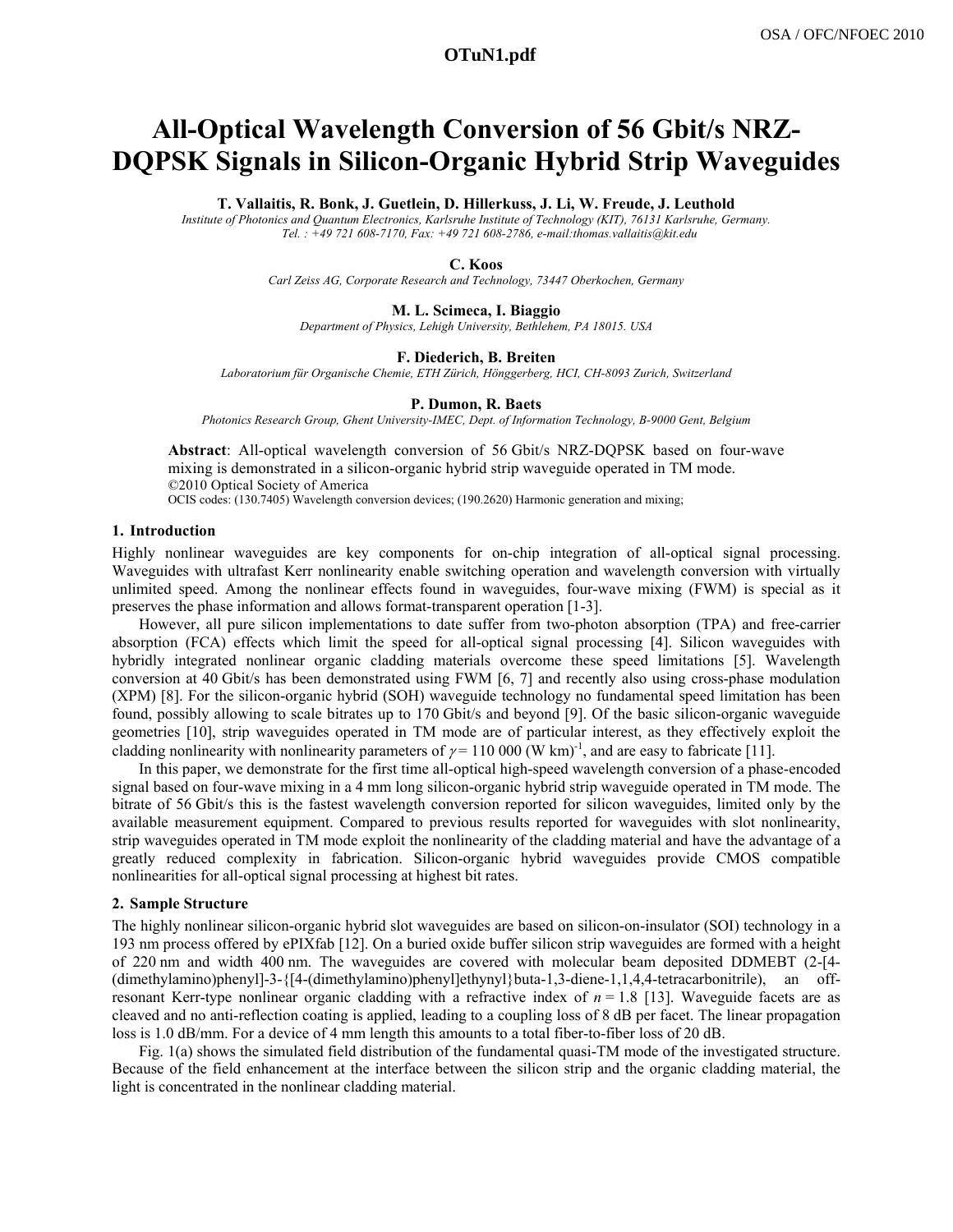

Fig. 1 Silicon-organic hybrid waveguide with cladding nonlinearity. (a) Operated in TM mode, the light is concentrated in the nonlinear cladding material. (b) Effective areas for third order nonlinearities. The contribution of the nonlinear cladding material improves the characteristic figure-of-merit to a value of  $FOM_{TPA} = 1.2$  [11]. (c) Dependence of the FWM efficiency on wavelength detuning  $\Delta\lambda$ , measurement ( $\circ$ ) and fit (—–).

Fig. 1(b) shows the dependence of silicon and cladding effective areas for third order processes as a function of the strip width. Over a large range of values, both silicon and cladding contribute to the total waveguide nonlinearity, increasing the characteristic two-photon absorption figure of merit to a value of  $FOM_{TPA} = 1.2$  [11], which is sufficient for all-optical signal processing [14]. Fig. 1(c) shows the dependence of the four-wave mixing (FWM) efficiency on the wavelength detuning  $\Delta\lambda$ , measurement ( $\circ$ ) and fit (—). Although the dispersion in such strongly confined waveguides can reach high values of  $D = -18000 \text{ ps/(km nm)}$ , the short device length still enables efficient wavelength conversion up to a detuning of  $\Delta\lambda = 5$  nm between pump and signal [11].

### **3. Wavelength conversion of 28 GBd NRZ-DQPSK signals**



Fig. 2 Experimental setup of the wavelength conversion experiment. Data encoded at 28 GBd NRZ-DQPSK are amplified, bandpass filtered, combined with a strong CW pump, and launched into the device under test (DUT) using polarization-maintaining lensed fibers. The four-wave mixing signal is amplified, bandpass filtered and demodulated in a balanced receiver. The eye opening is monitored with a digital communications analyzer (DCA). The received signal is analyzed using a bit error rate tester (BERT).

Degenerate four-wave mixing is a parametric process frequently exploited for format-transparent wavelength conversion. Fig. 2 shows the setup of the wavelength conversion experiment. A pseudorandom data stream is encoded at 1554.1 nm using the 28 GBd NRZ-DQPSK format, amplified and band-pass filtered in order to suppress the out-of-band spontaneous emission noise. The signal is combined with a strong CW pump, and launched into the device under test (DUT) in quasi-TM (dominant electric field component parallel to the growth direction) using polarization-maintaining lensed fibers. The on-chip power levels are +19 dBm for the pump and +16 dBm for the signal, respectively. The temperature of the device is controlled to 25°C in order to stabilize the fiber-to-chip coupling. The four-wave mixing signal is amplified, band-pass filtered and demodulated in a DQPSK receiver, consisting of delay interferometers and balanced detectors. The eye opening is monitored with a digital communications analyzer (DCA). The received signal is analyzed using a bit error rate tester (BERT).

In NRZ-DQPSK the information is differentially encoded, using phase shifts of  $\{0, \pi/2, \pi, -\pi/2\}$  [15]. While NRZ-DQPSK ideally is a constant-envelope signal, for most practical implementations some state transitions in the constellation diagram cause residual amplitude modulation. Compared to 33% RZ OOK signals of the same average power, the peak power of NRZ-DQPSK is reduced by 8 dB. However, patterning effects are significantly suppressed, as no long sequences of marks and spaces are possible. In the absence of patterning effects, TPA and FCA only act as additional loss mechanisms and limit the achievable conversion efficiency.

The measurement results for the wavelength-converted signal are shown in Fig. 3. The optical spectrum at the output of the nonlinear waveguide shown in Fig. 3(a) shows the up-converted and down-converted FWM products.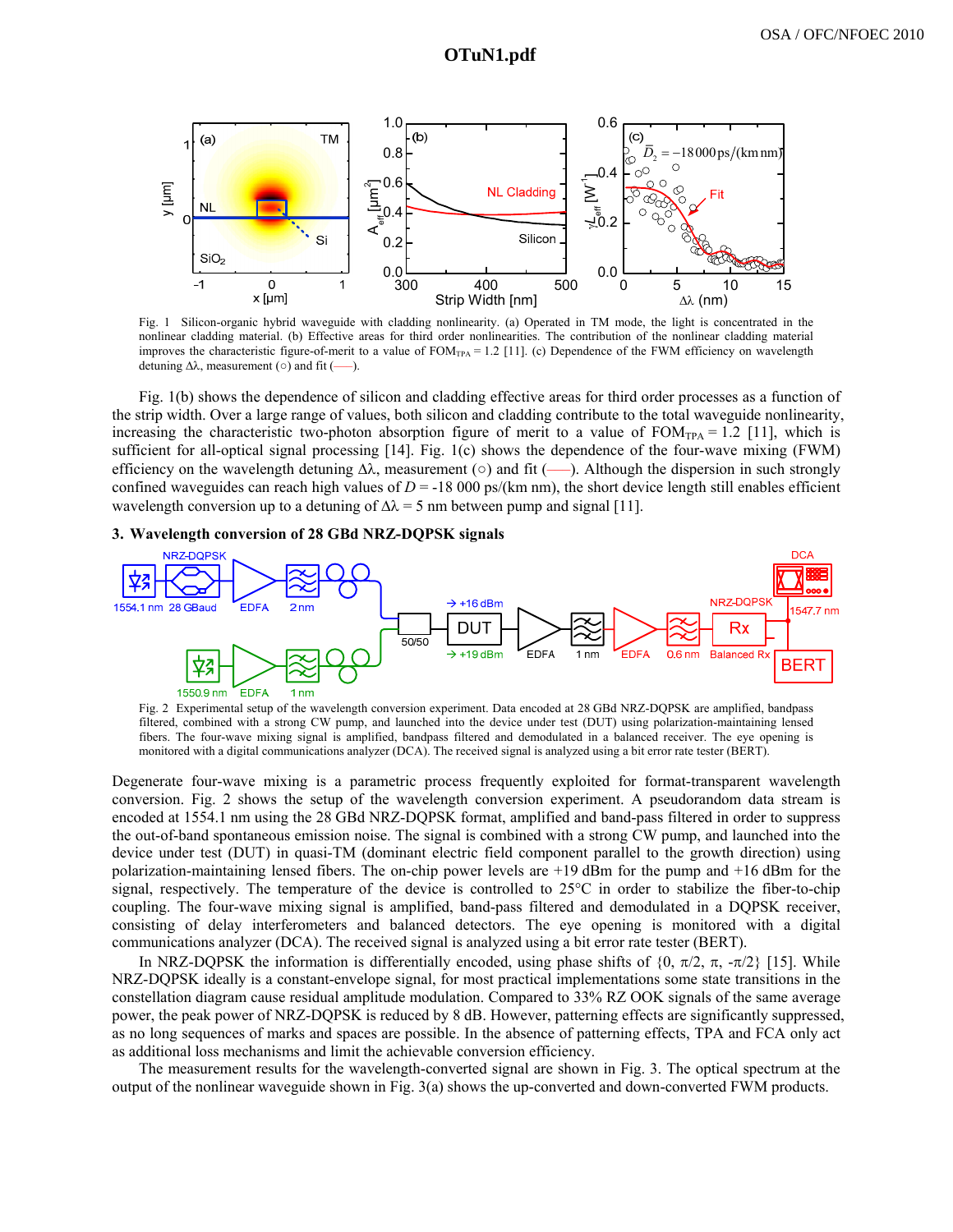

Fig. 3 (a) Optical spectra of the four-wave mixing (FWM) experiment, measured at the output of the nonlinear waveguide and in the receiver (Rx, scaled) after both band-pass filters. No crosstalk is observed. (b) Eye diagram of the Q-component of the four-wave mixing signal at 1547.7 nm, corresponding to a bit error rate of BER =  $10^{-5}$ . The signal quality is limited only by the OSNR degradations due to amplifier noise.

The FWM product at 1547.7 nm is selected for detection in the receiver. No crosstalk is observed. Fig. 3(b) shows the demodulated data of the Q-channel corresponding to a bit error probability of  $10^{-5}$  measured for a pattern length of  $2^7$ -1, showing no distortions from patterning effects. No influence of the pattern length on the performance is found up to  $2^{31}$ -1. Compared to back-to-back measurements, the signal quality is only limited by OSNR degradations due to amplifier noise. This limitation could be easily overcome by reducing the coupling loss or by increasing the input power to the nonlinear waveguide.

# **4. Summary**

All-optical wavelength conversion of a 56 Gbit/s NRZ-DQPSK signal based on four-wave mixing in a 4 mm long silicon-organic hybrid (SOH) strip waveguide is demonstrated. The device is operated in TM mode and exploits the nonlinearity of the organic cladding material. Compared to previous results reported for waveguides with slot nonlinearity, strip waveguides operated in TM mode provide high nonlinearity at a greatly reduced complexity in fabrication. By reducing the coupling loss, error free operation will become possible. This allows scaling nonlinear applications to highest bit rates.

This work was supported by the DFG Center for Functional Nanostructures of the University of Karlsruhe (CFN), Karlsruhe School of Optics & Photonics (KSOP), the EU ePIXnet network of excellence, and the ETH Research Council. We acknowledge partial support from the Commonwealth of Pennsylvania, Ben Franklin Technology Development Authority.

### **5. References**

- [1] H. Fukuda*, et al.*, "Four-wave mixing in silicon wire waveguides," *Opt. Express,* vol. 13, pp. 4629-4637, 2005/06/13.
- [2] M. A. Foster*, et al.*, "Broad-band continuous-wave parametric wavelength conversion in silicon nanowaveguides," *Optics Express,*  vol. 15, pp. 12949-12958, 2007.
- [3] F. Luan*, et al.*, "Dispersion engineered As2S3 planar waveguides for broadband four-wave mixing based wavelength conversion of 40 Gb/s signals," *Opt. Express,* vol. 17, pp. 3514-3520, 2009.
- [4] H. K. Tsang and Y. Liu, "Nonlinear optical properties of silicon waveguides," *Semiconductor Science and Technology,* vol. 23, p. 064007, 2008.
- [5] J. Leuthold*, et al.*, "Silicon Organic Hybrid Technology—A Platform for Practical Nonlinear Optics," *Proceedings of the IEEE,* vol. 97, pp. 1304-1316, 2009.
- [6] B. G. Lee*, et al.*, "Demonstration of Broadband Wavelength Conversion at 40 Gb/s in Silicon Waveguides," *IEEE Photonics Technol. Lett.,* vol. 21, pp. 182-184, 2009.
- [7] T. Vallaitis*, et al.*, "All-optical wavelength conversion at 42.7 Gbit/s in a 4 mm long silicon-organic hybrid waveguide," in *Proc. Optical Fiber Communication Conference (OFC'09), San Diego (CA), USA, 22.--26.03.2009*, s, 2009, p. OWS3.
- [8] T. Vallaitis*, et al.*, "All-Optical Wavelength Conversion Using Cross-Phase Modulation at 42.7 Gbit/s in Silicon-Organic Hybrid (SOH) Waveguides," in *Proc. Photonics in Switching, 2009. PS 2009. International Conference on*, 2009, p. PD3.
- [9] C. Koos*, et al.*, "All-optical high-speed signal processing with silicon-organic hybrid slot waveguides," *Nature Photonics,* vol. 3, pp. 216-219, 2009.
- [10] C. Koos*, et al.*, "Nonlinear silicon-on-insulator waveguides for all-optical signal processing," *Opt. Express,* vol. 15, pp. 5976-5990, 2007.
- [11] T. Vallaitis*, et al.*, "Optical properties of highly nonlinear silicon-organic hybrid (SOH) waveguide geometries," *Opt. Express,* vol. 17, pp. 17357-17368, 2009.
- [12] S. K. Selvaraja*, et al.*, "Fabrication of Photonic Wire and Crystal Circuits in Silicon-on-Insulator Using 193-nm Optical Lithography," *Lightwave Technology, Journal of,* vol. 27, pp. 4076-4083, 2009.
- [13] B. Esembeson*, et al.*, "A high optical quality supramolecular assembly for third- order integrated nonlinear optics," *Adv. Mater.,* vol. 20, pp. 4584-4587, 2008.
- [14] V. Mizrahi*, et al.*, "Two-photon absorption as a limitation to all-optical switching," *Opt. Lett.,* vol. 14, pp. 1140-1142, 1989.
- [15] P. J. Winzer and R.-J. Essiambre, "Advanced Optical Modulation Formats," *Proc. IEEE,* vol. 94, pp. 952-985, 2006.